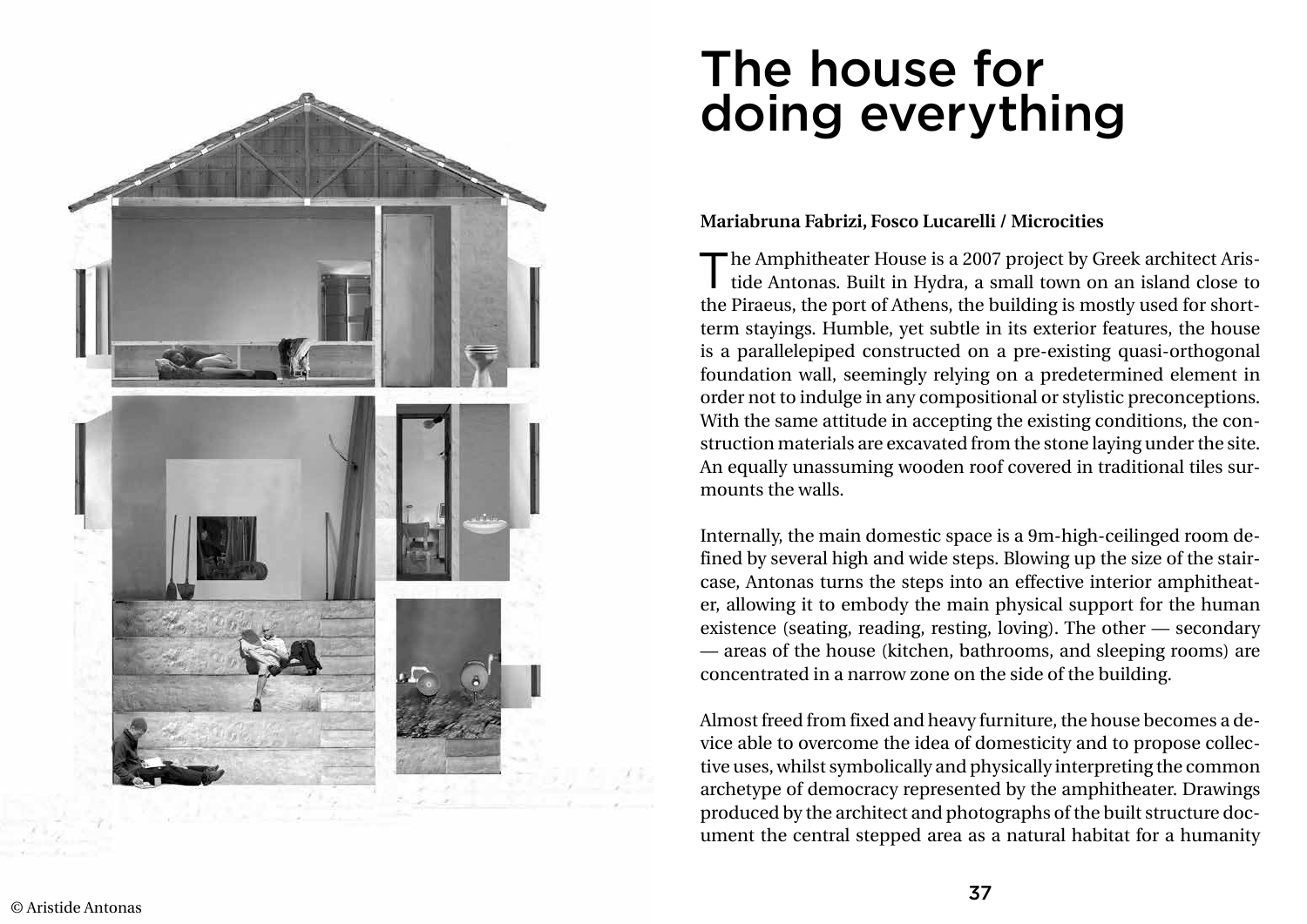

immersed in the life of electronical devices: laptops, printers, speakers, projectors, surrounded by cables symbolizing their interconnection. Overturning a recurrent cliché, technology is not presented here as a means to isolate the individual from the physical reality, but to rather become the main gathering agent for people in space.

Several pictures show the volume of the amphitheater become an indoor cinema (with projections on the facing wall), a lunchroom or a workplace, without ever losing its essential features. These images hint at a diffuse condition of recent years where the domestic often coincides with leisure and working, both progressively revolving around the presence of digital devices. Amateurism turns to professionalism, time spent on social networks becomes as much as production time as leisure, work-related communications swallow every instant of the worker's life as he is often requested to be constantly available. Unsurprisingly, corporations are exploiting this blurring of lifetime and working time through fancy interior makeovers in order for the offices to look like "creative" playgrounds or comfortable domestic scenographies.

Conversely, as public space gets progressively privatized, securitized and, consequently, erased, we might ask ourselves which are going to be the future *loci* for meeting and discussing. Which will be the centers for human interactions beyond the places of consumption and mass events if we exclude the immaterial territory of the internet? Antonas seems to suggest that the house might not only embody and enhance the blurring of the existential limits between lifetime and working time but might also incorporate an unsettling condition in the dialectics between these spheres: the presence of the place for the collective within the private interior.

The current status of the immaterial worker, someone who produces informational, cultural and intellectual content, is a recurring preoccupation for Antonas, as his built and theoretical projects relentlessly focus on the spatial impact of this condition. As stated by the archi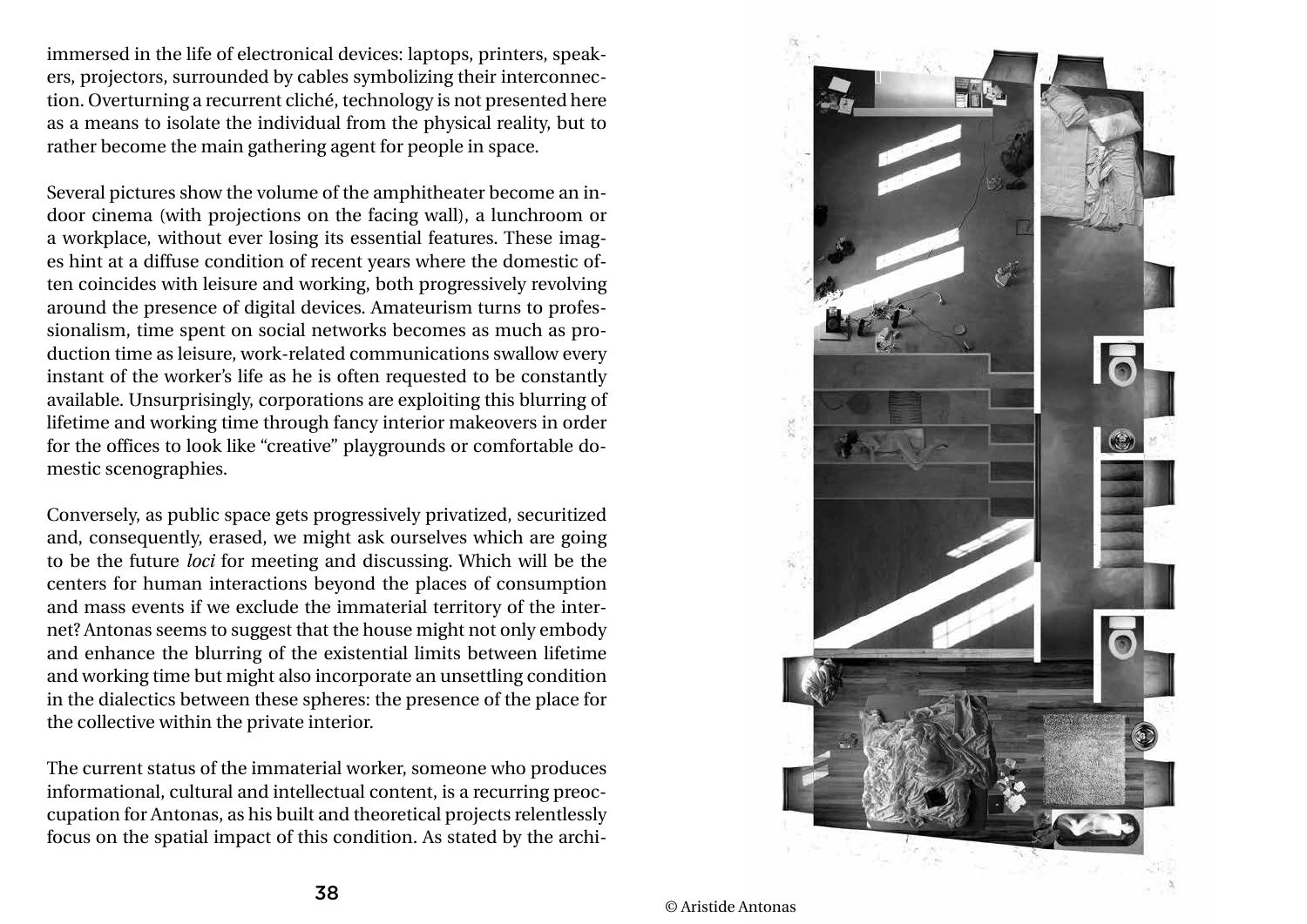tect in a text1 accompanying his "(A) House for doing nothing", «the immaterial labor of cognitive functions detaches the working man from the workplace». In this sense, questioning about labor today for an architect does not necessarily involve the design of a conventional workplace, because any place where human life unfolds is potentially able to become a space for production.

The amphitheater room, configured as a physical materialization of human connections through the web, presents a new spatial model for the place where digital communication and production happen in the tangible space, no longer occurring upon a single desk, in a cubicle or at the corner of a cafe, but rather within an intimate environment serving as the physical support for a community. As the workplace gets dematerialized, a new condition opens for architects to explore the consequences of this dissolution and interpret the physical surroundings as well as the inner space of a person connected to the web and producing immaterial content. From a state of isolation, where

contemporary immaterial workers are competing against each others, reduced to individuals and thus unable to negotiate better working conditions, the workers in the amphitheater might symbolize a new community, living and working together and able to organize and propose its own rhythms of life and production.

As the configuration of the family has evolved from a multi-generational organism, to a nuclear one, to an even more fragmented and variable entity, the house cannot respond any longer to its unpredictable needs, but will become the minimal unit which is going to absorb, at its core, more and more functions: from working place, to space for leisure, to assembly arena, hotel, school, or even a museum, in a progressive de-specialization of its own environment.

Left bare and empty, the Amphitheater house appears like an effort in asceticism. Renouncing to style and to possessions, refusing any layer of interior design and rejecting the need for mirroring the taste